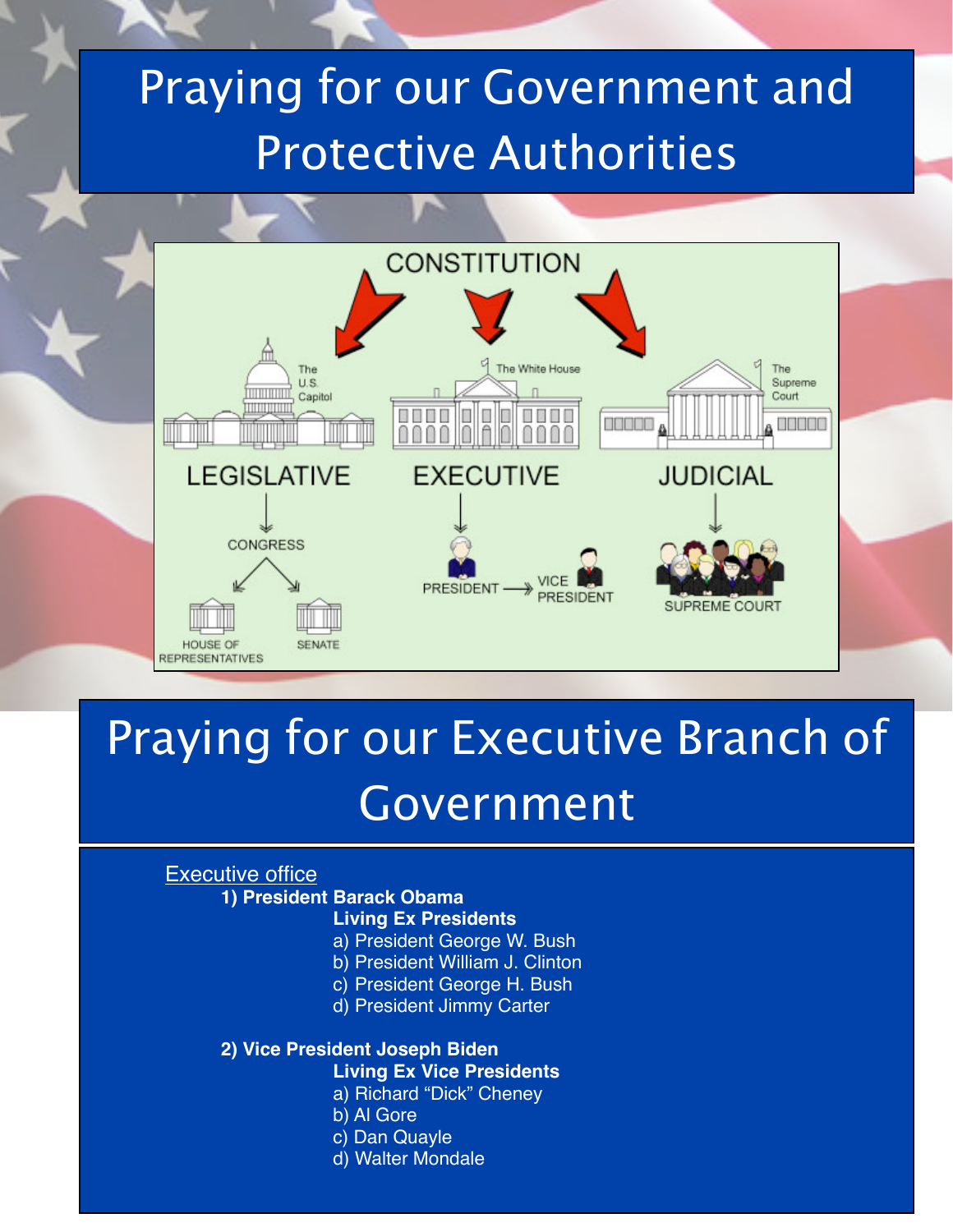#### **3) Executive Branch in order of Authority**

- a) Speaker of the House: John Boehner
- b) White House Chief of Staff: Jacob Lew
- c) Office of Management and Budget: Jeffrey Zients
- d) Environmental Protection Agency: Lisa P. Jackson
- e) Office of the Trade Representative: Ron Kirk
- f) U.S. Mission to the United Nations: Susan Rice
- g) Council of Economic Advisors: Alan Krueger
- h) Small Business Administration: Karen Mills

#### 4) President's Cabinet

- a) Department of State: Secretary Hillary Clinton
- b) Department of the Treasury: Secretary Timothy Geithner
- c) Department of Defense: Secretary Leon Panetta
- d) Department of Justice: Attorney General Eric Holder
- e) Department of the Interior: Secretary Ken Salazar
- f) Department of Agriculture: Secretary Tom Vilsack
- g) Department of Commerce: Acting Secretary Rebecca Blank
- h) Department of Labor: Secretary Hilda Solis
- i) Department of Health and Human Services: Secretary Kathleen **Sebelius**
- j) Department of Housing and Urban Dev: Secretary Shaun Donovan
- k) Department of Transportation: Secretary Ray LaHood
- l) Department of Energy: Secretary Steven Chu
- m) Department of Education: Secretary Arne Duncan
- n) Department of Veterans Affairs: Secretary Eric Shinseki
- o) Department of Homeland Security: Secretary Janet Napolitano

### Praying for our Judicial Branch of Government

#### Supreme Court Justices

- a) John G. Roberts Jr.
- b) Samuel A. Alito Jr.
- c) Elena Kagan
- d) Sonia M. Sotomayor
- e) Stephen G. Breyer
- f) Ruth Bader Ginsburg
- g) Clarence Thomas
- h) Anthony M. Kennedy
- i) Antonin Scalia

 Court of Appeals: 179 Judges District Court Judges: 677 Judges Court of International Trade: 9 Judges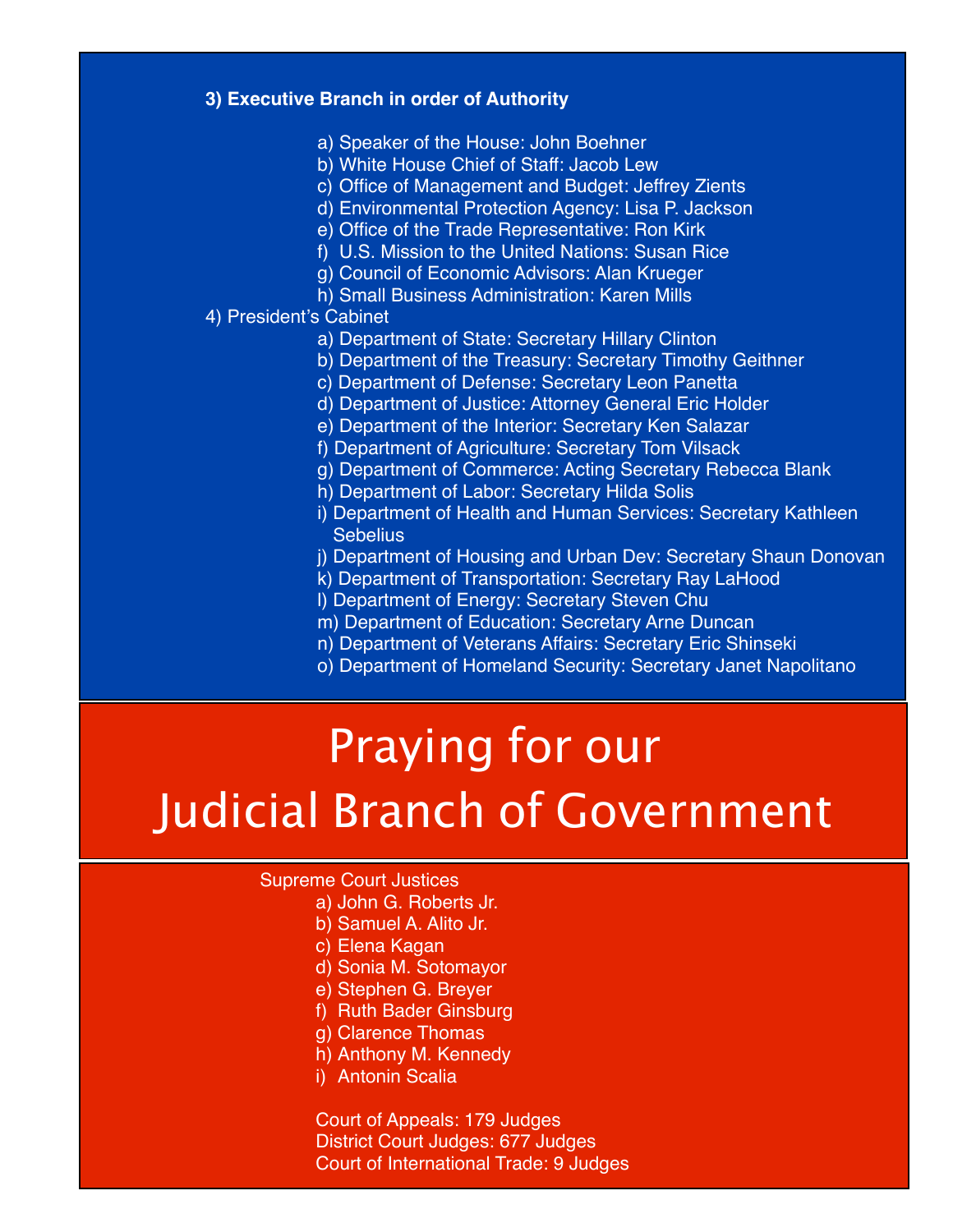# Praying for our Legislative Branch of Government

a) Congressconsists of 532 Congressmen and women. Click the following link to access their names:

[http://en.wikipedia.org/wiki/](http://en.wikipedia.org/wiki/List_of_current_members_of_the_United_States_House_of_Representatives_by_age) List of current members of the United States House of Representatives by age

b) Senate consists of 100 Senators. Click the following link to access their names:

[http://www.ask.com/wiki/List\\_of\\_current\\_United\\_States\\_Senators?](http://www.ask.com/wiki/List_of_current_United_States_Senators?)

## Praying for our United States Governors

Click the following link to access their names: [http://www.ask.com/wiki/List\\_of\\_current\\_United\\_States\\_governors?qsrc=3044](http://www.ask.com/wiki/List_of_current_United_States_governors?qsrc=3044)

### Praying for our Protectors

- 1) Military
	- a) National Guard
		- b) Navy
			- a) Rates or Ranks
			- b) Enlisted Personnel
			- c) Warrant Officers
			- d) Commissioned Officers
		- c) Air Force
			- a) Flights
			- b) Squadons
			- c) Groups
			- d) Wings
			- e) Numbered Air Force
			- f) Major Commands
		- d) The Army
			- a) Squads
			- b) Platoons
			- c) Companies